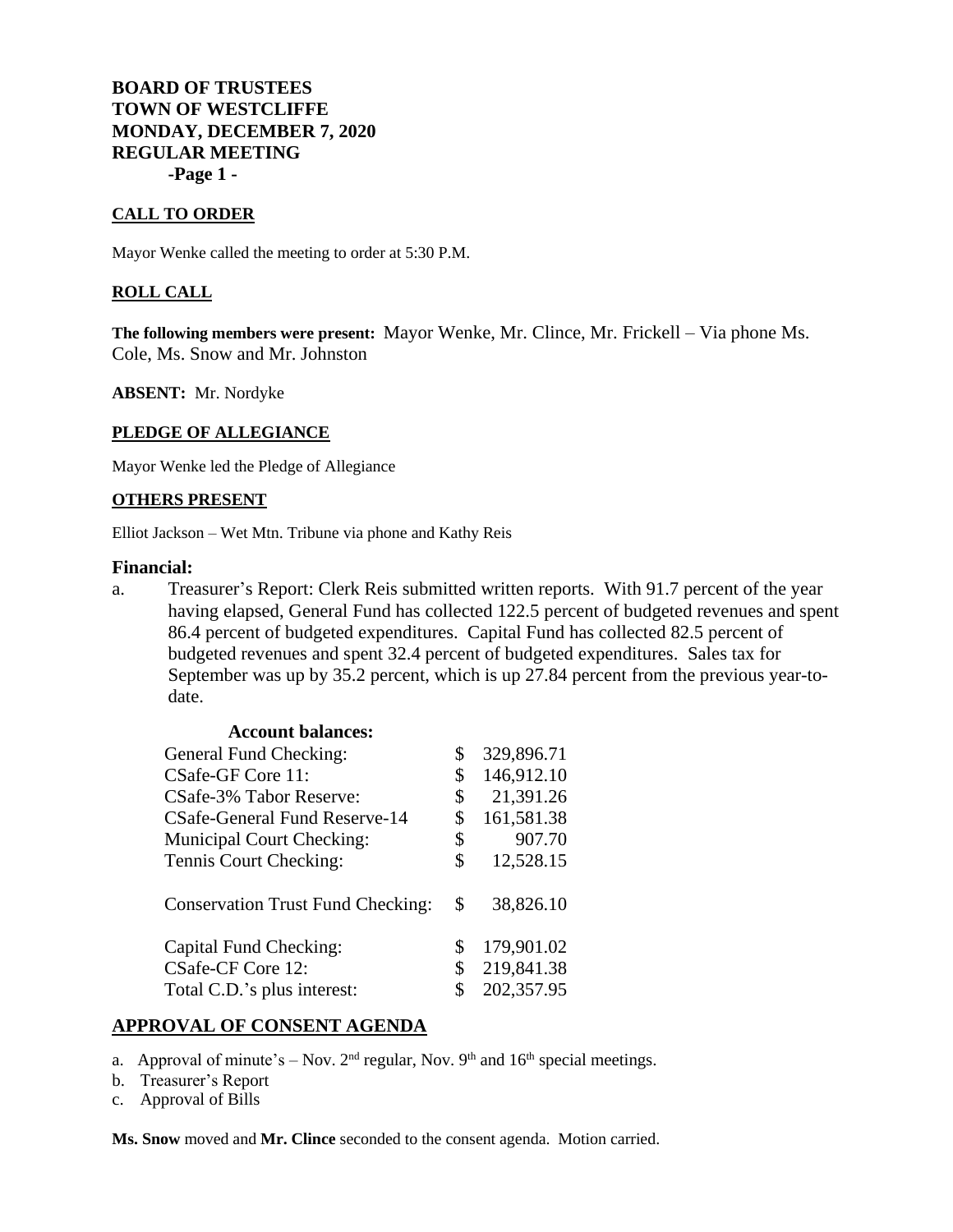**BOARD OF TRUSTEES TOWN OF WESTCLIFFE MONDAY, DECEMBER 7, 2020 REGULAR MEETING -Page 2 -**

### **OLD BUSINESS**

None

#### **NEW BUSINESS**

# **a. PUBLIC HEARING for a Use by Special Review for a motel at 116 2nd Street.**

There wasn't a Public Hearing due to the applicant asked to postpone the hearing allowing the time to get the documents needed.

### **b. Consideration of approving a Use by Special Review for a motel at 116 2nd Street.**

The applicant asked to postpone the hearing allowing the time to get the documents needed.

**c. Consideration of request to approve revised General & Capital Fund Reserve Policies.**

**ACTION: Mr. Clince** moved and **Ms. Snow** seconded approve revised General & Capital Fund Reserve Policies. Motion carried.

**d. Consideration of request to approve Resolution No. 10-2020 amending the 2020 Budget.**

**ACTION: Mr. Clince** moved and **Mr. Frickell** seconded to approve Resolution No. 10-2020 amending the 2020 Budget. Motion carried.

#### e. **PUBLIC HEARING – 2021 BUDGET.**

There were no public comments.

**f. Consideration of request to approve Ordinance NO. 5-2020 Adopting the 2021 Budget.**

**ACTION: Ms. Cole** moved and **Mr. Frickell** seconded to approve Ordinance NO. 5- 2020 Adopting the 2021 Budget. Motion carried.

**g. Consideration of request to approve Ordinance NO. 6-2020 Appropriation of Funds from 2021 Budget.**

**ACTION: Mr. Clince** moved and **Ms. Cole** seconded to approve Ordinance NO. 6- 2020 Appropriation of Funds from 2021 Budget. Motion carried.

- **h. Consideration of request to approve Ordinance NO. 7-2020 Set Mill Levy for 2021 Budget.**
	- **ACTION: Mr. Clince** moved and **Mr. Frickell** seconded to approve Ordinance NO. 7-2020 Set Mill Levy for 2021 Budget. Motion carried.